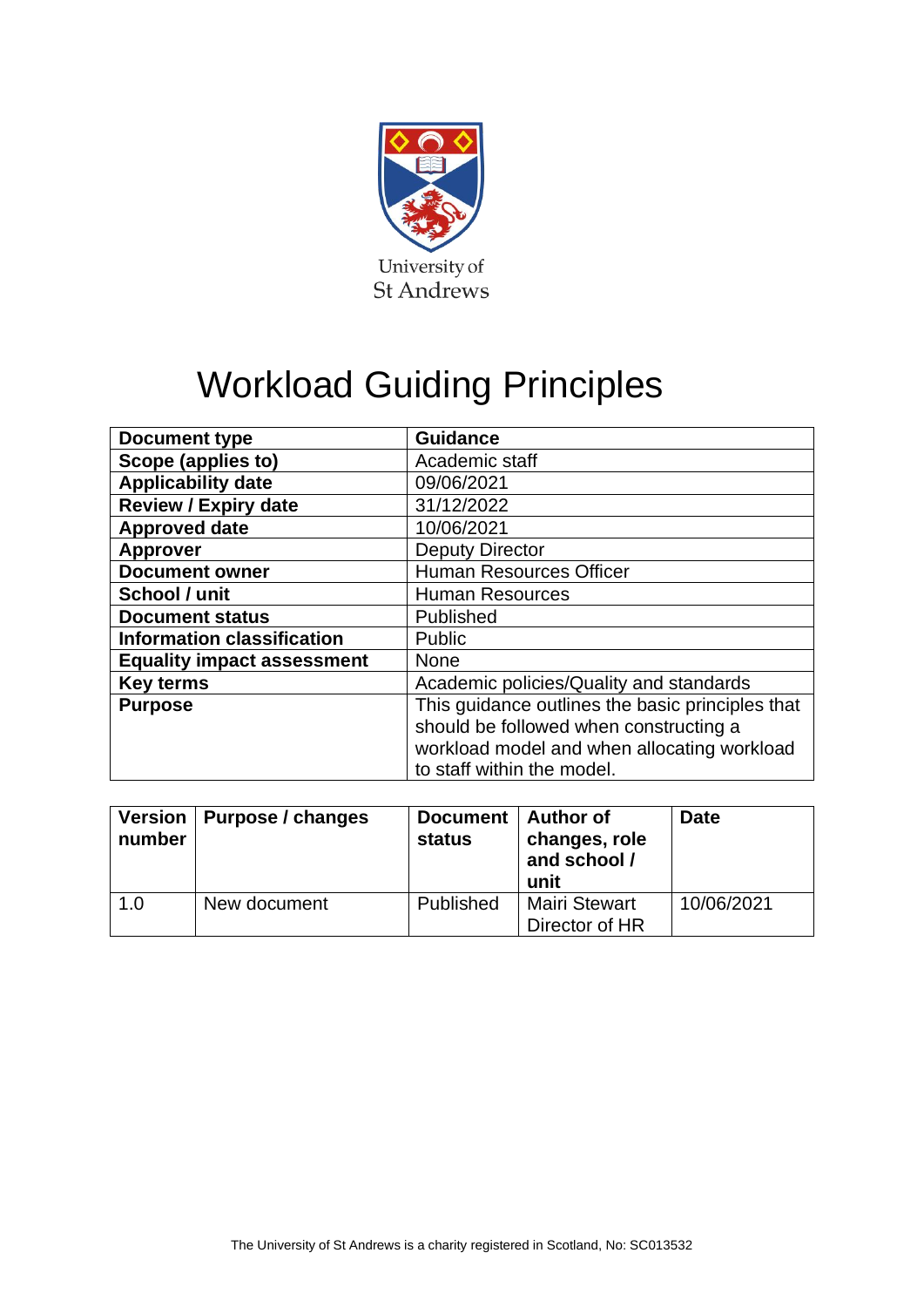## **1. High-Level guiding principles**

- 1.1 This guidance outlines the basic principles that should be followed when constructing a workload model and when allocating workload to staff within the model.
- 1.2 We acknowledge that models will differ between schools due to local variation in size and organisation but are also focused on ensuring that there is a significant move towards more consistency of workload modelling and workload allocation across schools.
- 1.3 The guidance builds on principles and mandatory requirements for academic workload models issued on August 1st, 2017 (refer to [Appendix A\)](#page-8-0). The high-level guiding principles outlined in that document are repeated here as:
	- 1. Transparency
	- 2. Recognition of leadership and administrative service
	- 3. Equity
- 1.4 We would add the following high-level guiding principles:

#### **4. Flexibility**

Where appropriate and possible, staff in academic positions should maintain and benefit from flexibility in terms of when they undertake elements of their allocated work i.e., service and leadership and research and scholarship elements of their workload where these are not fixed to particular hours of the working day.

## **5. Interdisciplinarity**

Academic workload models should be understandable between schools and they should be capable of recognising and supporting interdisciplinary activity and collaboration, where possible.

## **6. Parity**

There should be a broad expectation that approximately equal conditions for comparable roles obtain so that e.g.:

- i. An Education Focused Lecturer in any school can expect broadly comparable proportions of their time to be allocated to teaching activity.
- ii. A Director of Research in any school can expect broadly comparable proportions of their time to be allocated to service and leadership activity.
- iii. Those on fractional contracts should be allocated work using the same guidelines and in proportion to the fraction of FTE they work e.g., an Education and Research Focused staff member on a .5 contract should still have a workload allocated on a 40%/40%/20% basis (refer to [Principle 2\)](#page-2-0).
- 1.5 The implementation of the guiding principles will be reviewed annually by a Workload Working Group to identify issues that have arisen in their implementation. HoS will be asked for feedback at the end of each annual cycle and the guidance will be adjusted where appropriate.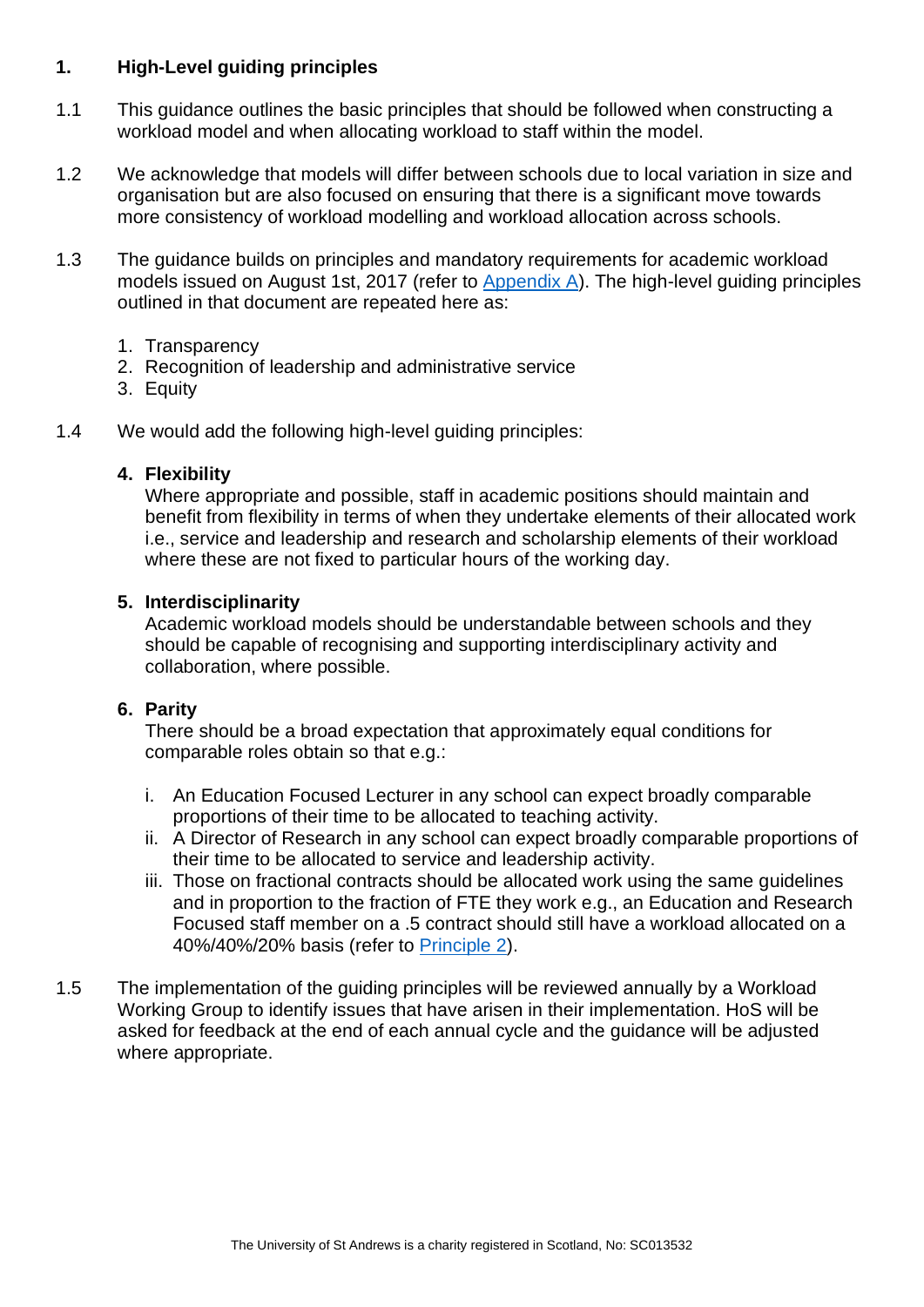## **2. Guiding principles for building workload models and allocating workload**

- **2.1 Principle 1: Every member of staff who is on an academic contract, of Grade 6 or above, should be included within the workload allocation model and have their allocated work<sup>1</sup> represented there.**
- 2.1.1 This includes: Research Focused staff<sup>2</sup>; Education and Research Focused staff; Education Focused staff.
- 2.1.2 This includes staff taken out of core aspects of their role on a short or long-term basis e.g.:
	- Moved from teaching to focus on research or service and leadership (research leave, research grant, secondment), including:
		- o where this has arisen through a non-standard arrangement.
		- o PGRs and Post-doctoral researchers who are contributing teaching for a PI or school**<sup>3</sup>** .
		- o demonstrators who are contributing teaching for a school.
		- o adjustments arising from external parties replacing part of a workload e.g., where a whole teaching session has been covered.

#### <span id="page-2-0"></span>**2.2 Principle 2: The general shape of an academic workload should be consistent within and across schools.**

- 2.2.1 Academic staff hours for standard contracts are approximately 1650**<sup>4</sup>** hours per year (across the year and not while on annual leave**<sup>5</sup>** ).
- 2.2.2 As guidance**<sup>6</sup>** :
	- Staff on Education and Research Focused academic contracts should expect to spend approximately 40% of their time on teaching, 40% on research/impact/scholarship activities and 20% on service and leadership.
	- Staff on Education Focused academic contracts should expect to spend approximately 60% of their time on teaching, 15% on research/impact/scholarship activities and 25% on service and leadership**<sup>78</sup>** .
- 2.2.3 This general shape will alter when a staff member holds a defined and significant service and leadership role e.g., HoS, DoT, DoR (refer to [Principle 3\)](#page-3-0).

*<sup>3</sup> For PGR tutors/demonstrators, a total number of teaching hours for the collective group could be included in the model for simplicity.*

*<sup>4</sup> Workload models are based on a notional working year of 1650 hours, in line with Research Councils' guidance (taking account of employees' entitlement to annual leave, bank holidays and closure days). The University recognises that most academic staff do not have defined working hours and that this arrangement provides flexibility which benefits individual members of staff, students and the University as a whole. <sup>5</sup> <https://www.st-andrews.ac.uk/policy/staff-annual-leave-and-other-absence/annual-leave.pdf>*

*<sup>7</sup> There may be exceptions to this e.g., some teaching roles in the School of Modern Languages, where the focus will be on teaching during the semester, and roles including module co-ordination count towards service.*

*<sup>1</sup> The role PGR students in schools varies very significantly and this means general guidance is difficult to formulate. Where appropriate, PGR supervision should be taken into consideration, but neither over- nor under-recognised within the workload model. Removal from non-PGR teaching duties should only be in proportion to the reasonable estimation of time spent undertaking supervision.* 

<sup>&</sup>lt;sup>2</sup> This is in order to capture duties that are being carried out by research staff (and PGRs who teach) that would be taken up by another member of *staff if this person did not carry them out.* 

*<sup>6</sup> Please note that to allow for individual School needs, a variation of 5% (+/-) is acceptable. Variations of 5% from each of the values above should be considered unexceptional, provided the total workload allocated in a year across all components does not exceed 100%.*

*<sup>8</sup> Bespoke workload arrangements may be put in place for staff employed on a short-term basis to teach on short courses.*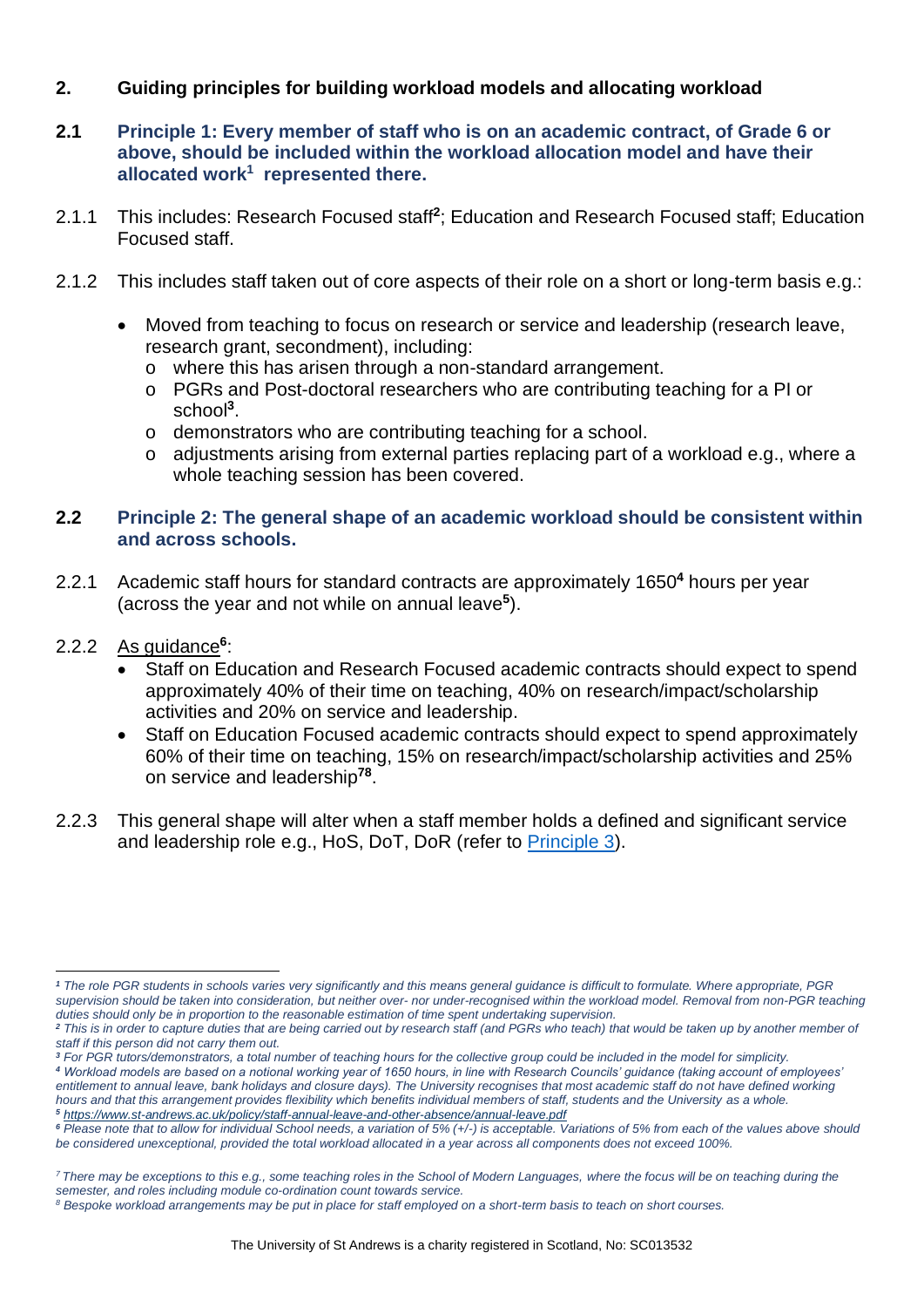#### <span id="page-3-0"></span>**2.3 Principle 3: The term 'service and leadership' should generally refer to work allocated and undertaken within the University.**

2.3.1 While it is important to recognise external service and leadership work and the contribution this makes to the University; workload models should primarily and typically recognise internal service and leadership work when allocating workloads**<sup>9</sup>** .

#### 2.3.2 As guidance:

- External service and leadership work that would not be included in the workload model might include:
	- o Journal editorship work; serving on grant awarding panels, public bodies etc.
- Internal service and leadership work typically include:
	- o All defined School and University roles of a standard nature e.g.:
		- $\Box$  Library Representative, seminar series convenor, large module leads, and all roles locally deemed contained enough to fit within the 20% allocation for Education and Research Focused Staff or 25% for Education Focused staff**<sup>10</sup>** . We would encourage use of this allocation for collaborative/ 'working together' and interdisciplinary/'working across' activity so that the community as a whole supports such activity and recognises it within the standard workload model (Refer to [Principle 10\)](#page-5-0).
	- o All defined and significant service and leadership roles of a non-standard nature that are typically too large to be contained within the standard allocation e.g.: □ HoS, DoT, DoR, DoI, DoPGT, DoPGR, DoEDI, Programme Director etc.

## **2.4 Principle 4: Defined and significant service and leadership roles should be allocated an agreed percentage reduction of other duties within workload models.**

2.4.1 These reductions should be balanced across activities and include teaching, and not simply impact on research/scholarship activity.

## **Table 1:**

An example of a tier system for service and leadership roles within a School ('percentage of total workload' is the proportion of the staff member's total work time that is expected to be spent on that role on average across the year). The percentages are for guidance only, and specific schools and departments might use different percentages where the remit of the role varies significantly, or the unit size varies significantly.

Tier 1-3 roles might fall outwith the standard 20/25% 'service and leadership' allocation, and staff members may thus receive a teaching reduction (i.e., 'research/impact/ scholarship' would normally be protected time). Some roles may become larger in specific academic years and require additional dispensation for that time period (e.g., \*DoR and DoI = REF submission; \*DoEDI = Athena SWAN submission).

*<sup>9</sup> In exceptional circumstances, remission from standard duties due to participation in large external administration roles (e.g., membership of a REF panel), where the activity has clear benefits to the School/University, should be agreed in consultation with the HoS.*

<sup>&</sup>lt;sup>10</sup> Administration and service duties that fall disproportionately on under-represented, disadvantaged or minority groups should be recognised the *model (e.g., female (or male) staff members being asked to sit on multiple panel/committees to ensure gender balance).Participation in mentoring/leadership schemes that are specifically designed for staff from under-represented, disadvantaged or minority groups should be included in the model (e.g., Elizabeth Garrett Mentoring Programme, Aurora, BAME Staff Mentoring Scheme, Diversifying Leadership Programme), but standard mentoring schemes and informal mentoring should not be included.*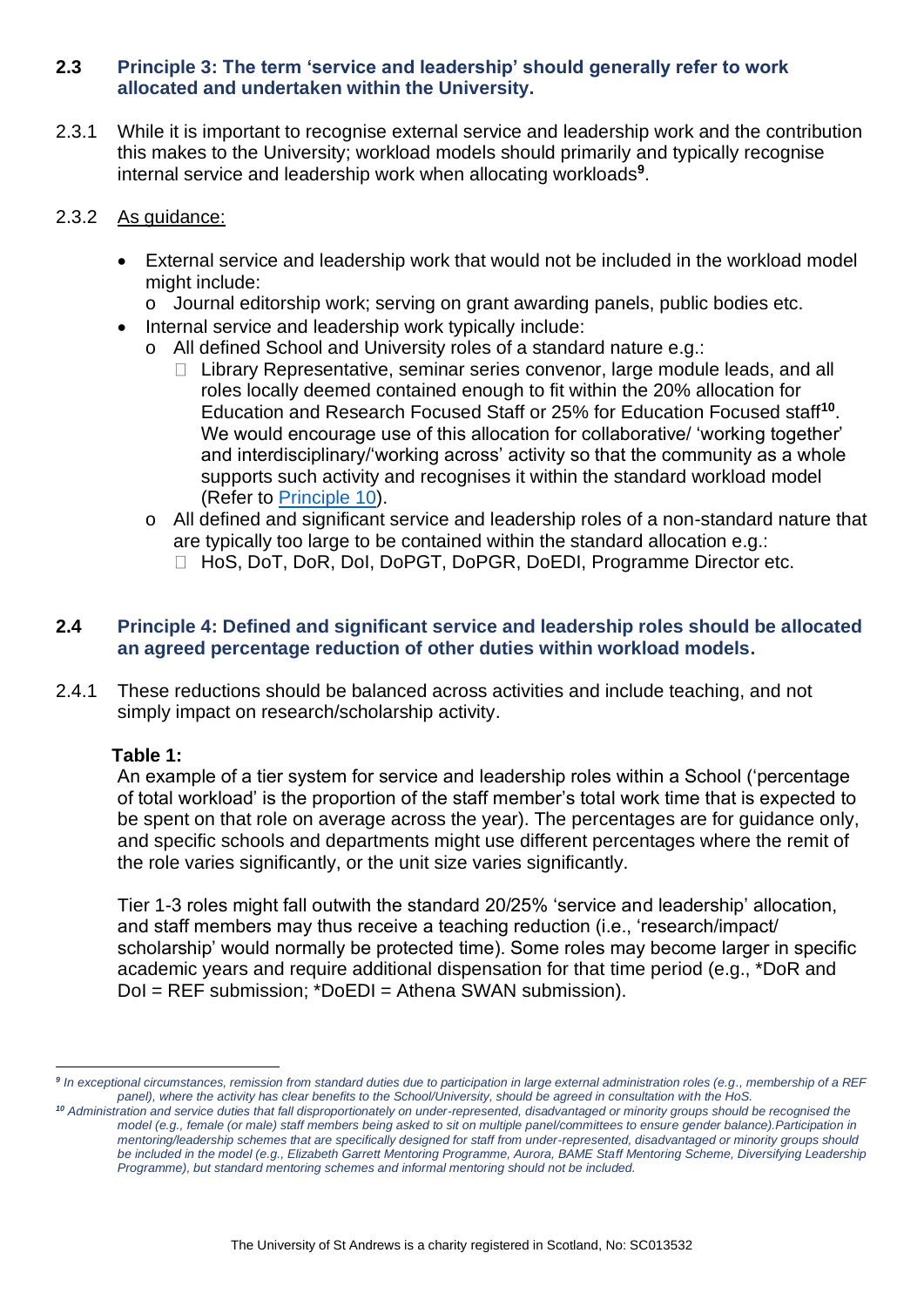|        | <b>Role</b>                                                                                                                                                                                                                                  | <b>Example % of</b><br>total workload |
|--------|----------------------------------------------------------------------------------------------------------------------------------------------------------------------------------------------------------------------------------------------|---------------------------------------|
| Tier 1 | <b>Head of School</b><br>Director of Teaching                                                                                                                                                                                                | 80-90%<br>50-60%                      |
| Tier 2 | Director of Research*<br>Director of Postgraduates (PGR and/or PGT)<br>Director of Equality, Diversity & Inclusion*                                                                                                                          | 20-30%<br>20-30%<br><b>20%</b>        |
| Tier 3 | Director of Impact*<br>Deputy Head of School<br><b>Examinations Officer</b><br><b>Admissions Officer</b><br>Director of Wellbeing/Wellbeing Officer<br><b>Disabilities Coordinator</b><br>Degree/programme controller or year-group director | 10-15%                                |
| Tier 4 | Deputy DoT/DoR/DoPG/DoEDI/Dol<br>Advisor of studies                                                                                                                                                                                          | $5 - 9%$                              |
| Tier 5 | Other School administration roles (e.g., School committee<br>member, seminar organiser, open days)                                                                                                                                           | $1 - 4%$                              |

## **2.5 Principle 5: Non-standard service and leadership roles should be reviewed for rotation, typically after 3-5 years.**

2.5.1 An opportunity to apply for a rotating role should be open to all. The HoS and/or and Management Team will select the best candidates from those who apply.

#### **2.6 Principle 6: Workload modelling and allocation should involve key role holders.**

- 2.6.1 Heads of School should convene a Workload Allocation Group to oversee workload allocation.
	- This group should include all relevant office holders but ideally include: DoT, EDI Director, School Manager, and Deputy Head of School, if applicable. Heads of School will need to sign off the workload model if they are not a core member of the group.
	- Schools can appoint a Workload Allocation Officer to assist where this is deemed helpful.
	- This guidance should be utilised to support the allocation of workload.
	- The outcome of workload allocation should be shared with all staff members via a mechanism whereby they can see how their allocation compares with other staff.
	- Staff should have an opportunity to raise issues concerning their allocation and/or in relation to the transparency, fairness and equity of the workload allocation. There should be an additional opportunity to do this outwith the workload allocation cycle, within the ARD process.
	- If not a member of the Workload Allocation Group, the Director of EDI should review the completed workload model to ensure there are no imbalances in the workload allocation that may negatively impact individuals, or specific groups. Any identified imbalances should be addressed by HoS. Management Group should be presented with an anonymised summary of the allocation, plus relevant information about workloads of different groups (e.g., fixed-term/standard, female/male) to check for imbalances.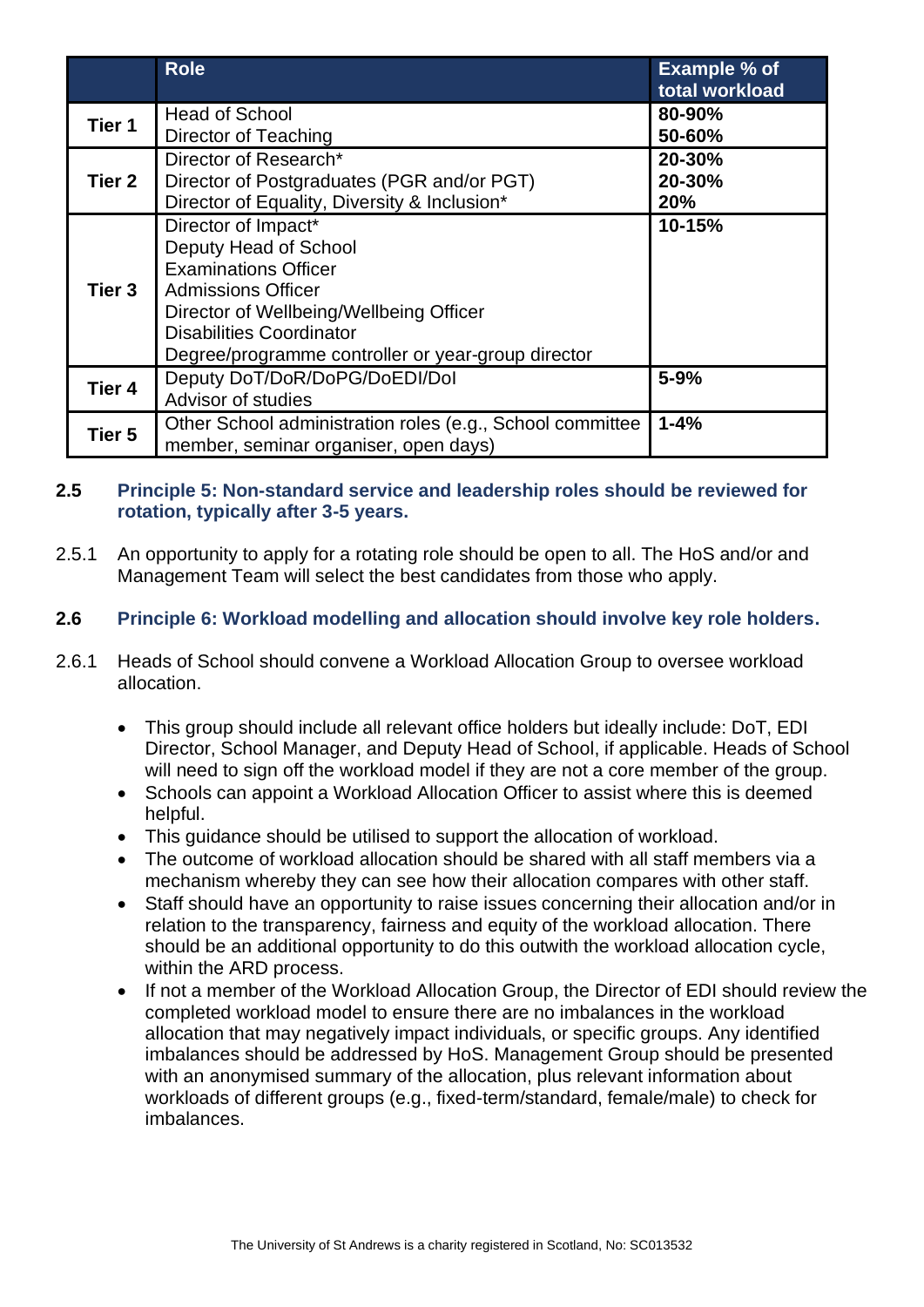- 2.6.2 By the start of the Academic Year, the final, anonymised, workload allocation should be lodged with the Master for note and potential review as part of the strategic planning process.
- 2.6.3 Where there have been significant workload allocation changes over the course of an academic year, an updated version (adjusted workload allocation) should also be lodged with the Master by the end of the academic year and may also be subject to audit.

## **2.7 Principle 7: Workload allocation deadlines**

2.7.1 Workload models and allocations should be drafted by July 1st each year. They should be finalised and lodged with the Master (via email) by August 1st. Where appropriate, retrospective and adjusted workload allocations should be lodged with the Master via email by June 30th at the end of the academic year.

## **2.8 Principle 8: The workload model should be able to take individual circumstances into account while maintaining confidentiality**

- Heads of School should identify a clear and confidential route for staff to raise personal circumstances that might impact workload.
- Individual circumstances should be discussed, and appropriate remissions agreed with the Head of School and/or HR Business Partner or Occupational Health team.
- While agreed remissions can be shared with the Workload Allocation Group in the workload allocation process, individual circumstances should not be detailed in shared documents. A confidential record or individual remissions should be held separate to the workload matrix.

## **2.9 Principle 9: All staff should receive key information about the workload model and allocated work.**

- 2.9.1 This includes, at a minimum:
	- Once work allocation is completed, to maintain confidentiality, individual members of staff should receive an easily understood record of their individual workload and how it compares to other anonymised staff e.g., histogram (refer to example in [Appendix B\)](#page-10-0).
	- A full list of service and leadership roles and their associated remissions should be circulated to all staff along with the workload model.
- 2.9.2 This information should be provided on the draft workload allocation for comment, and after the allocations are finalised, for information.
- 2.9.3 Going forwards, a retrospective adjusted allocation should be provided alongside the prospective allocation for the next academic year.

#### <span id="page-5-0"></span>**2.10 Principle 10: Interdisciplinary and collaborative work should be included in the model.**

2.10.1 Interdisciplinary teaching within the University should be included within the model (for example, supervising students, or leading a programme at the Graduate School, or lecturing on modules in other Schools). Interdisciplinary work should be allocated using the same tariff as for in-School activities.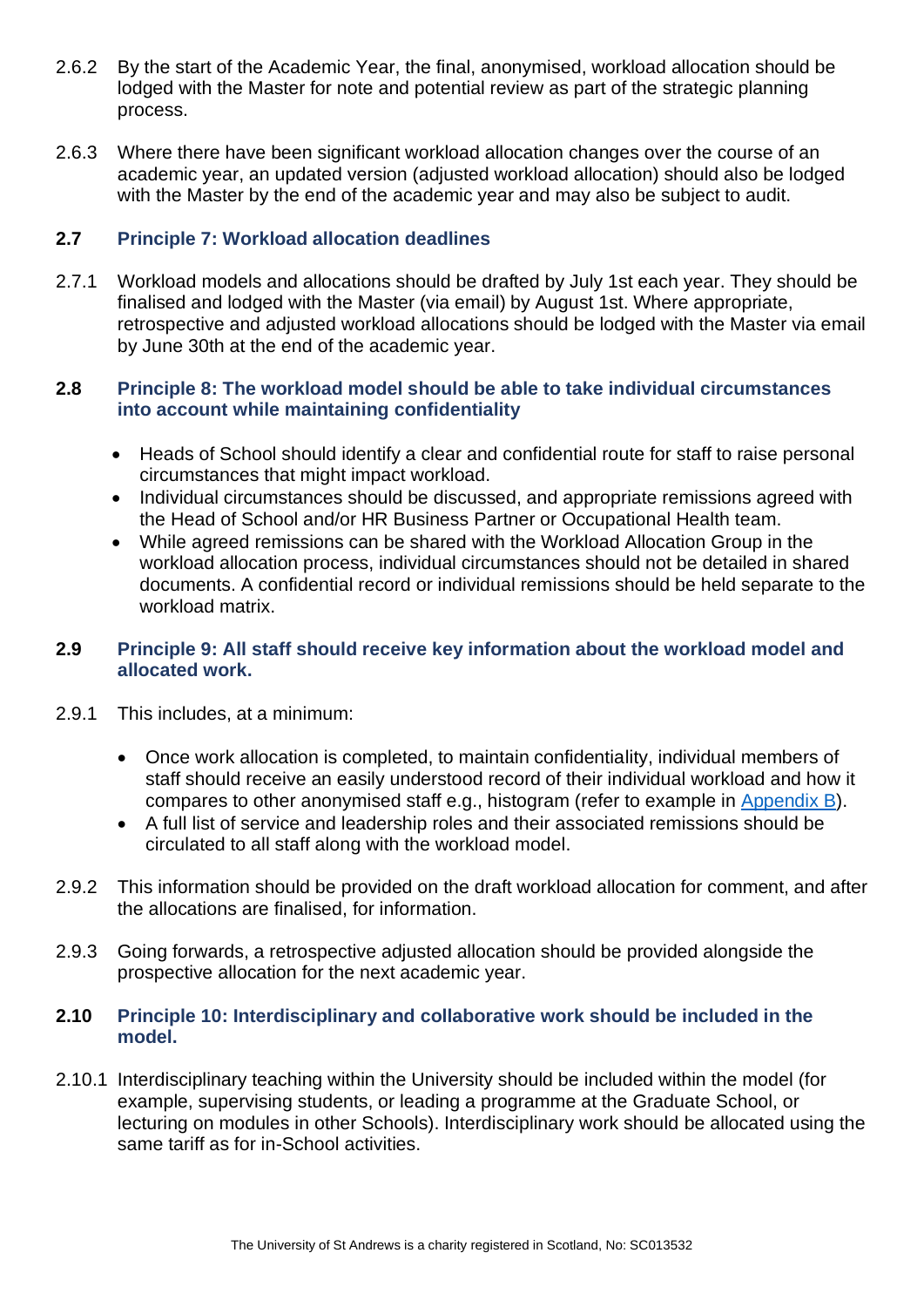- 2.10.2 Collaborative 'working together' activity should be included in the model (for example, developing a grant application or impact case study with colleagues).
- 2.10.3 It is the responsibility of individual members of staff to inform and seek agreement from their Head of School before asking for such activity to be taken into account in their workload allocation. Once agreement is secured, it is the responsibility of the individual staff member to inform those allocating and recording workloads of the work they have committed to undertake outside of their school. It is their responsibility to do so in a timely manner so that this work can be considered within the workload allocation process.

#### <span id="page-6-0"></span>**2.11 Principle 11: Special circumstances and remissions - e.g., for new, early career staff, staff who have had long-term illness, family-related leave, significant events e.g., BMS fire – should be considered where possible**

- 2.11.1 New academic staff (either on standard or fixed-term contracts) can expect to have a reduced teaching, service and leadership load initially (e.g., 80% workload in Year 1, 90% in Year 2, 100% in Year 3). These are to be agreed in consultation with HoS. Reductions should be agreed in consultation with HoS and will only normally be given to early-career staff who have limited relevant work experience in higher education.
- 2.11.2 Staff who are taking extended periods of family-related leave (i.e., maternity, paternity, adoption or shared parental leave of at least 3 months) or sick leave could, where possible, be given 10% reduced workloads during the academic year in which they return to work.
	- Workload must be reduced in proportion to the leave staff take. Staff taking or returning from leave within an academic year should only be expected to undertake a workload proportionate to the time they have back at work in that academic year.
	- Line managers should avoid allocating large, new roles to staff that are returning from family-related or sick leave, unless requested by the staff member.
- 2.11.3 HoS are reminded that they can request salary support from the University to cover teaching/administration duties for extended periods of family-related leave.

## **2.12 Principle 12: Granularity levels of workload allocated**

- 2.12.1 Individual schools can determine the level of granularity of recorded workload tasks, but at a minimum, workload models must include:
	- All teaching contact hours, regardless of where they are undertaken.
		- o Approximate number of students taught in each session. o Approximate marking load.
	- All defined and significant service and leadership roles.
	- All PGR supervision.
- **2.13 Principle 13: Workload models should be understandable across schools.**

## **2.14 Principle 14: Workload models and allocation should allow for carry-forward of significant debits/credits from the previous year.**

2.14.1 Where possible and appropriate, workload models and allocation should take into account and consider adjustments to reflect significant extra or reduced workload from previous years, except where this was as a result of Special circumstance considerations and remissions outlined in [Principle 11.](#page-6-0)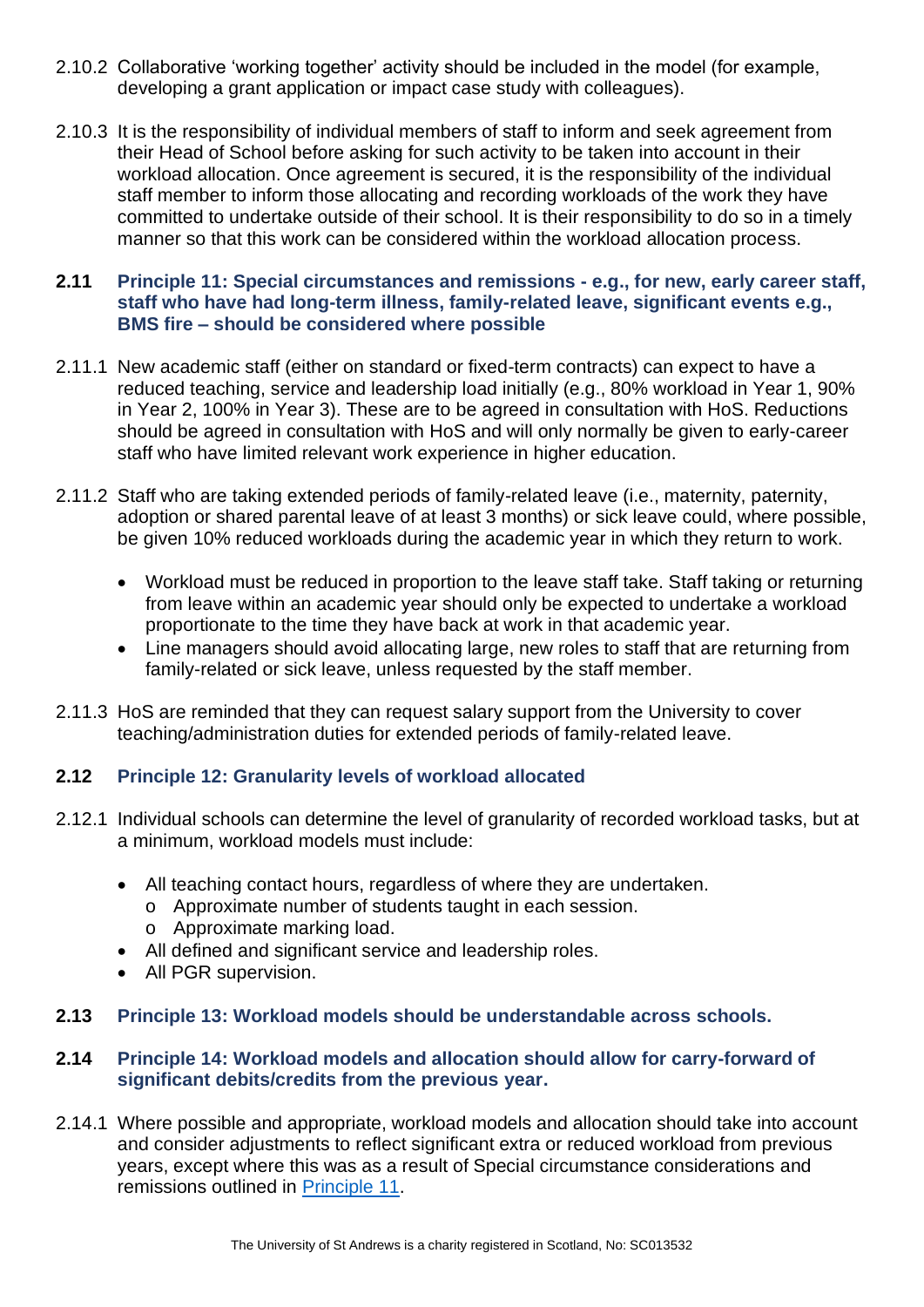| number | Version   Purpose / changes | Document   Author of<br><b>status</b> | changes, role<br>and school /<br>unit  | <b>Date</b> |
|--------|-----------------------------|---------------------------------------|----------------------------------------|-------------|
| 1.0    | New document                | Published                             | <b>Mairi Stewart</b><br>Director of HR | 10/06/2021  |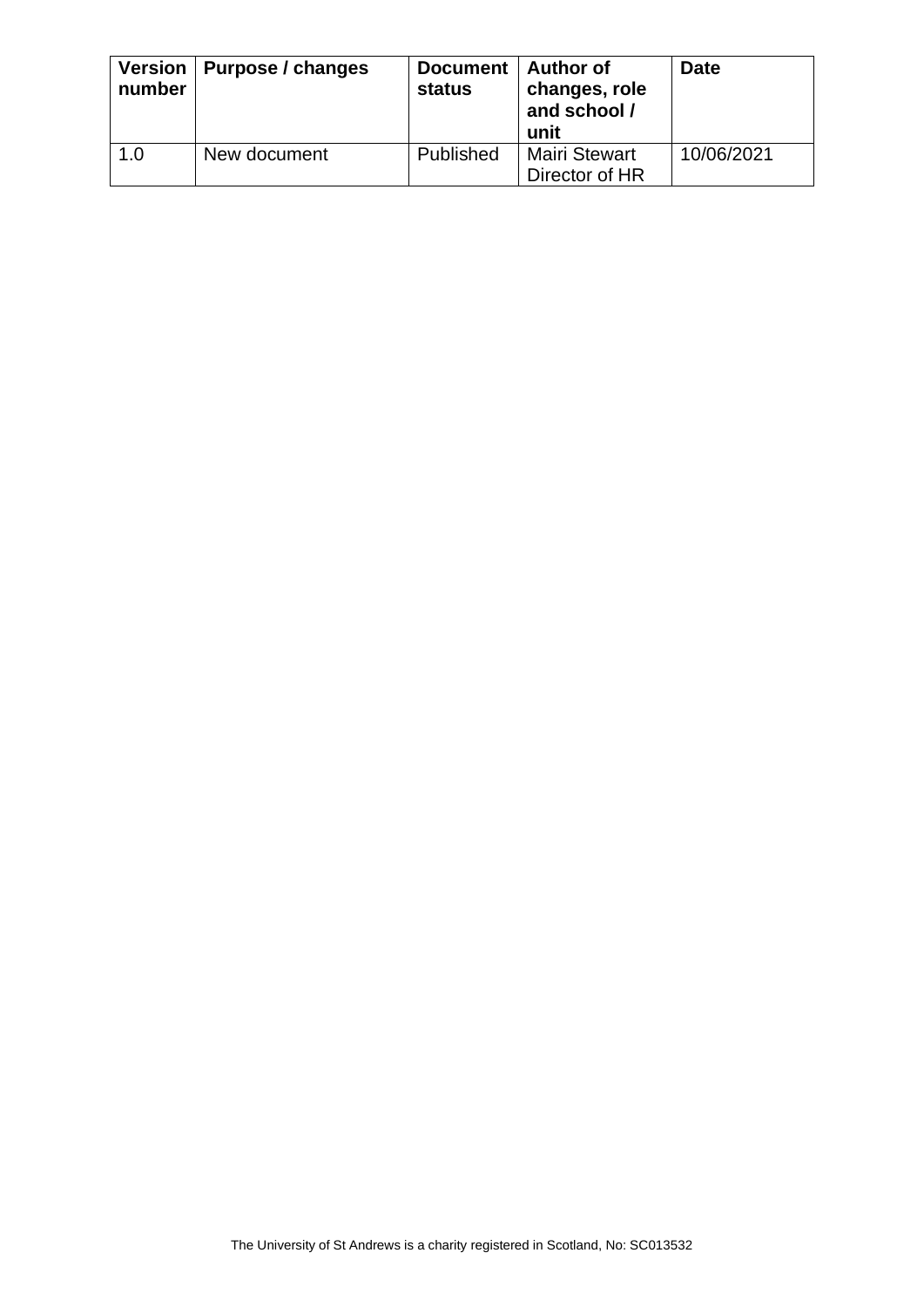#### <span id="page-8-0"></span>**Appendix A: Policy: Academic Workload Models – Mandatory Requirements. Effective from: 1 August 2017**

It is recognized that workload models need to vary from school to school, as the way the disciplines operate can vary for quite legitimate reasons. There are, nevertheless, three principles that need to be embedded in every workload model. These are:

- 1. Transparency
- 2. Recognition of leadership and administrative service
- 3. Equity

The text that follows below explains what we mean by each of these. Schools are welcome to develop or maintain more detailed workload models and processes (indeed, we advise you to do this) that are consistent with these non-negotiable principles.

#### **1. Transparency**

#### As a minimum there must be:

*Clarity of time commitment to teaching, administration, impact/engagement and research.* Members of staff should be clearly informed of how their normal working hours are broken down, on average, between these four areas of contribution (bearing in mind not all roles involve all of these elements). In some cases, schools may choose to specify teaching and administration commitments in detail, on the basis that the remaining time is expected to be applied to impact/engagement and/or research (in line with individuals' targets and development discussions). For consistency, the school must use the same approach to calculation for all academic staff.

#### *Clarity about how teaching hours are calculated.*

The school must be clear about how the hours that each individual works to fulfil their teaching contribution are calculated. Where possible, this should reflect the scale of preparation and assessment work as well as in-class contact hours.

#### *Clarity about how adjustments to elements of workload are made.*

The school must be clear about how enhanced activity in one area – say, a key leadership role such as Director of Teaching – either fulfils all or part of the expectations in that area or requires that an offset against other expectations is also applied.

#### *Clarity about how research funding affects workload.*

The school must be clear about how research funding for investigators' salaries is used to adjust workload.

#### *Clarity about how workload assignments are allocated.*

The process of allocation should be clear in terms of who makes the decisions and the basis on which they are made. There should be an opportunity to discuss this process, at a staff council meeting, when changes are developed.

#### **2. Recognition of leadership and administrative service**

Schools must make specific allowance for certain leadership / administrative service roles. The allowance may be that certain roles are a partial or complete fulfilment of an individual's service obligations, or in the case of larger roles some offset against teaching or research commitments would also be allowed. Schools should develop their own table of roles and the appropriate offsets (since these depend to some extent on the scale and scope of the school), which may cover more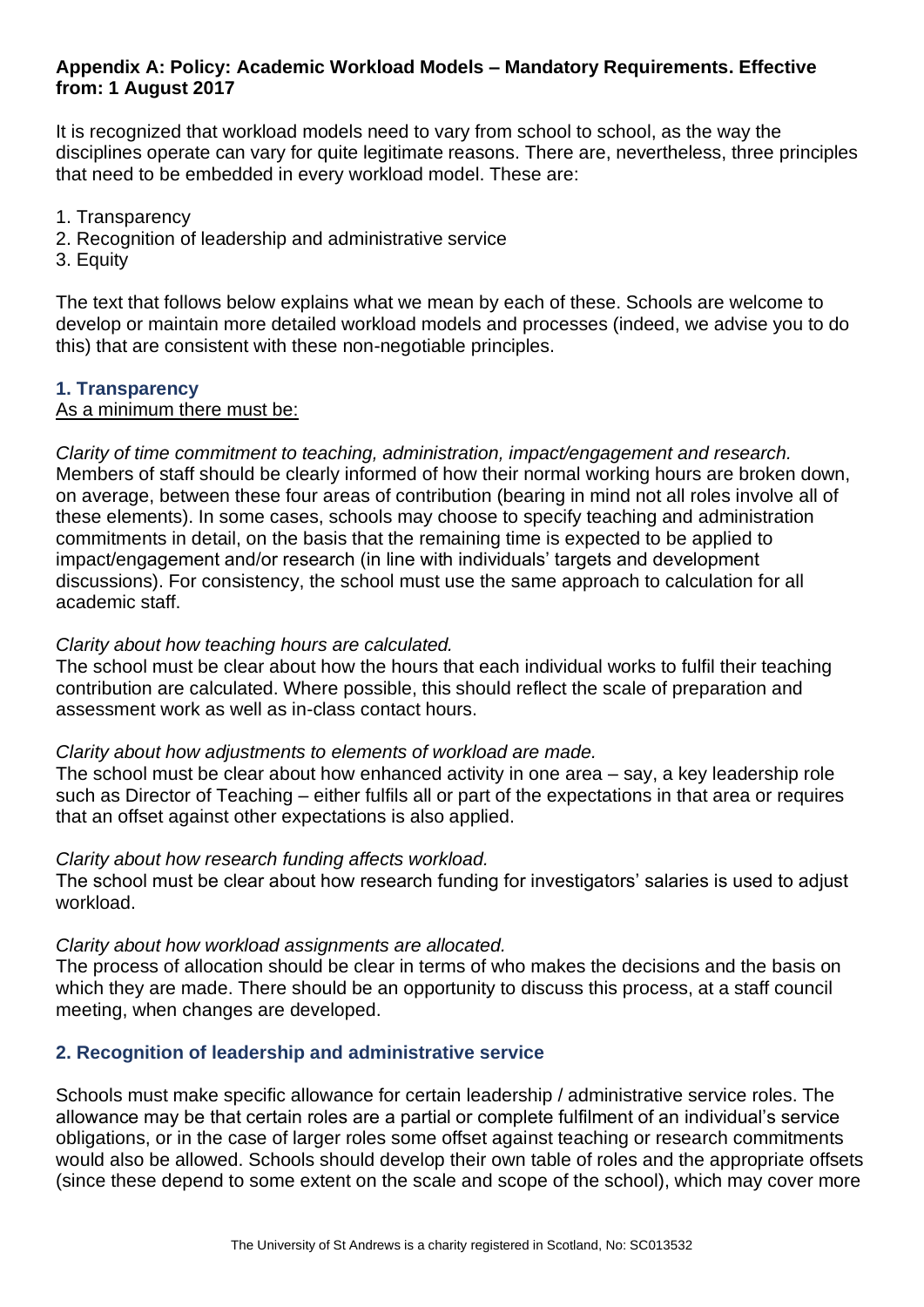than the minimum requirements detailed here. Nevertheless, all schools must make a formal allowance for these roles (or those of similar responsibility but different title) where they exist:

- Head of School
- Deputy Head of School
- Head of Department (where relevant)
- Director of Teaching
- Director of Research
- Director of Impact (where relevant)
- Director of Postgraduate Research
- Director of Postgraduate Taught Programmes (where relevant)
- Director or Officer for Equality and Diversity / Athena SWAN convenor
- Programme Director (where relevant, for significant programmes)

For the avoidance of doubt, schools may make adjustments for other roles in addition to this list, and some schools may choose to operate sharing arrangements for some larger leadership roles. Heads of School are encouraged to discuss and develop their approaches with the other Heads of School and/or to seek guidance from the Master where this would be helpful.

#### **3. Equity**

It is essential that workload allocations are fair as well as transparent, and with that in mind the school's workload model must:

#### *Have common baseline expectations.*

All staff in the same grade and career path must have the same baseline expectation in relation to how their workload is constructed, before any appropriate adjustments are made (for example, in relation to administrative roles).

*Indicate that academic grades have different expectations in relation to level, not volume, of contribution in all areas.*

Promotion should therefore not imply that particular strands of the academic role become more or less important. Instead, promoted staff are expected to contribute at a higher level of impact/influence.

*Allow for individual circumstances and flexibility, in a way that is fair for all staff.*  Workload should be managed within a team framework and with a collaborative mindset to support the different recognized needs of staff, being mindful of HR policy and guidance.

*Be discussed with the Master, to ensure comparability with other schools within the faculty.* 

#### **Professor Garry Taylor Master of the United College**